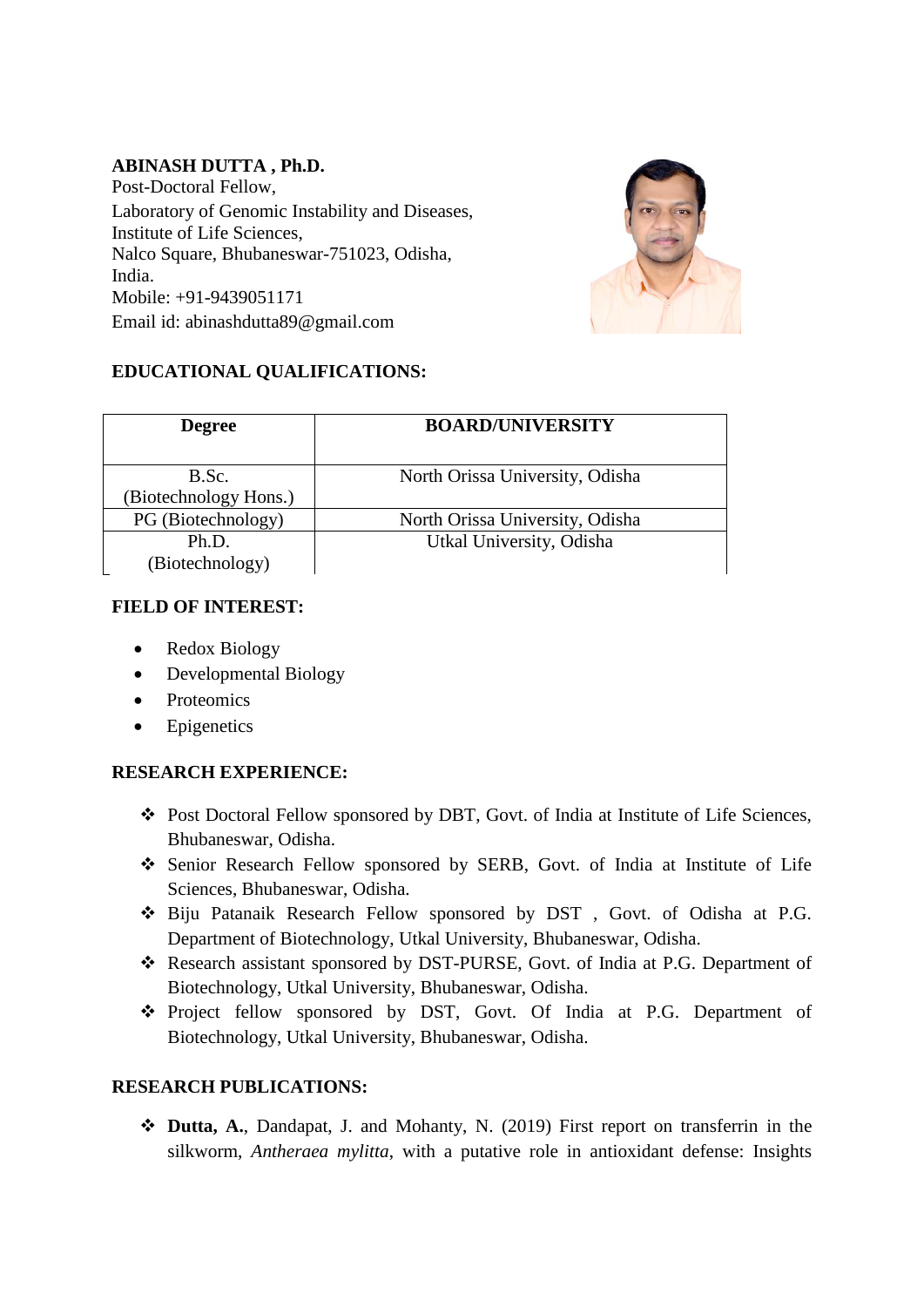from proteomic analysis and immune detection. **Comparative Biochemistry and Physiology Part B**. 233: 23-34.

(https://pubmed.ncbi.nlm.nih.gov/30946902/)

 Bunker, S., **Dutta, A.**, Pradhan, J., Dandapat, J. and Chainy, G.B.N. (2019) Curcumin restores hepatic epigenetic changes in propylthiouracil (PTU) Induced hypothyroid male rats: A study on DNMTs, MBDs, GADD45a, C/EBP-β and PCNA. **Food and Chemical Txicology.** 123: 169-180.

(https://pubmed.ncbi.nlm.nih.gov/30367912/)

 **Dutta, A.**, Dandapat, J. and Mohanty, N. (2018) Foliar supplementation of ascorbic acid and glycine boost the growth performance and antioxidant protection in the larvae of tropical tasar silkworm, *Antheraea mylitta*. **Journal of Entomology and Zoology Studies**. 6(6):136-142.

(https://www.entomoljournal.com/archives/2018/vol6issue6/PartC/6-5-303-629.pdf)

 Sahu, A., **Dutta, A.**, Ray, D.K., Pradhan, J. and Dandapat, J. (2018) Host plantderived allelochemicals and metal components are associated with oxidative predominance and antioxidant plasticity in the larval tissues of silkworm, *Antheraea mylitta*: Further evidence of joint effects hypothesis. **Comparative Biochemistry and Physiology Part B**. 223:39-49.

(https://pubmed.ncbi.nlm.nih.gov/29966773/)

 $\triangle$  Sahoo, A., **Dutta, A.**, Samanta, L. and Dandapat, J. (2018) Low H<sub>2</sub>O<sub>2</sub> and enhanced oxidative resistance in the diapause-destined pupa of silkworm, *Antheraea mylitta* (Lepidoptera:Saturniidae) suggest their possible involvement in dormancy and lifespan extension. **BMC Zoology.** 3:1.

(https://bmczool.biomedcentral.com/articles/10.1186/s40850-018-0027-4)

 Sheikh,L., **Dutta,A**., Chandra,R. and Nayar,S.(2015) Effect of ferrofluids on microbes. *International Journal of New Technologies in Science and Engineering.* 2(3), 109-117. ISSN 2349-0780.

(https://www.ijntse.com/upload/1443860971IJNTSE-Sep-A1%20(1).pdf)

# **PODUCT DEVELOPMENT AND COMMERCIALIZATION:**

**Anti-Transferrin Primary Antibody** 

# **ACHEIVEMENTS & AWARDS:**

- Awarded as Best Oral Presentation Award in 2<sup>nd</sup> International Conference on **Environmental, Agricultural, Chemical and Biological Sciences (ICEACBS 2021)** in support of United Nations SDGs and organized by Voice of Indian Concern for the Environment (VOICE) from January 24-26, 2021.
- Awarded as **BBA Young Investigator Award** in 17<sup>th</sup> Annual Meeting of the Society for Free Radical Research India (SFRR-INDIA-2020) & International Conference on **"Role and Management of Oxidative Stress in Human Disease"** organized by Society For Free Radical Research-India & Bhabha Atomic Research Centre, Mumbai from February 12-15, 2020.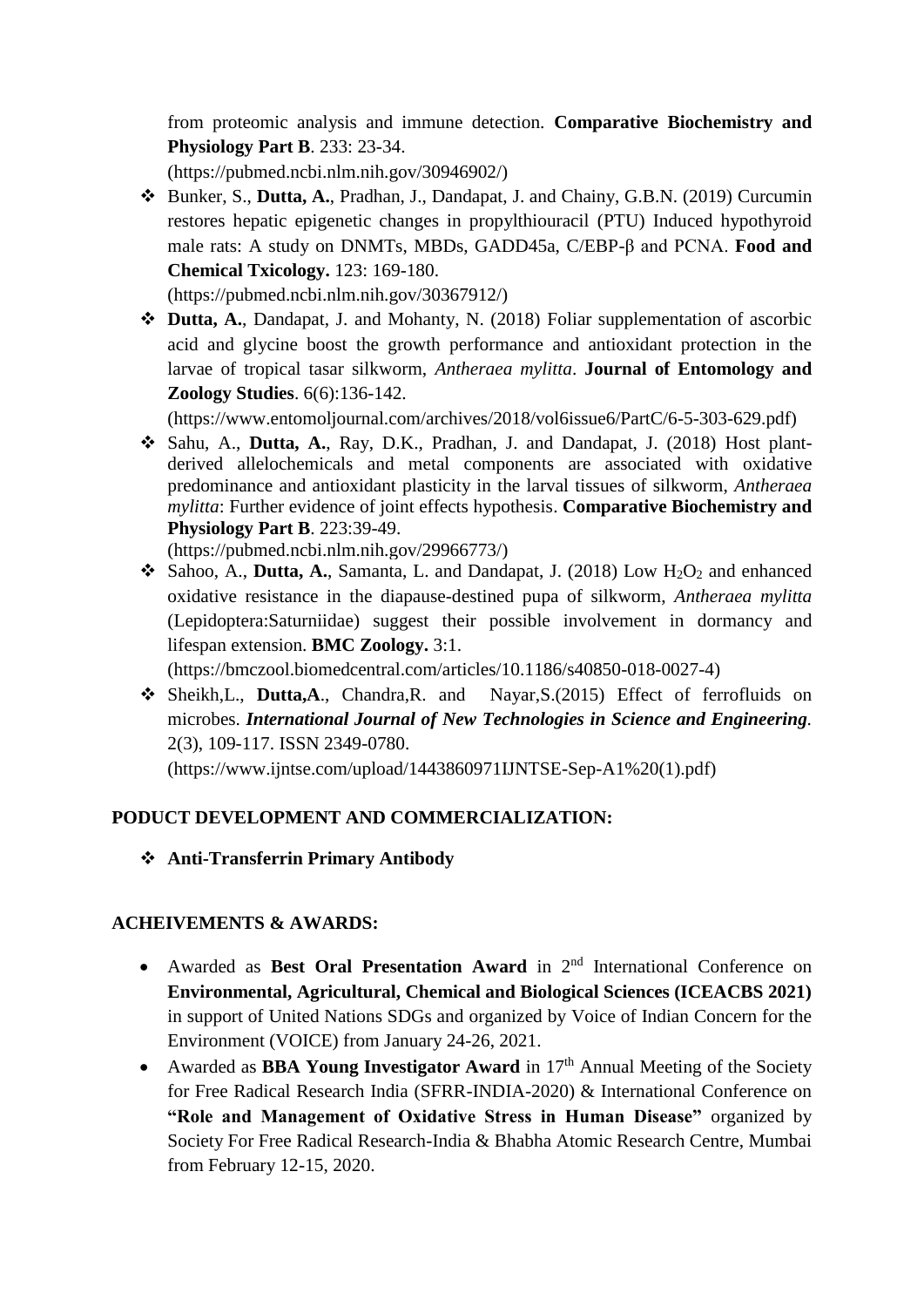- Awarded as **Second Best Poster Presentation** in **Utkal University Research Scholars' Conclave** organized by Utkal University, Bhubaneswar, Odisha on 26<sup>th</sup> November, 2019.
- Awarded as **Best Paper Presentation** (Poster) in National seminar cum workshop on **Proteomics in Public Health** organized by P.G. Department of Biotechnology, Utkal University, Bhubaneswar, Odisha from  $15<sup>th</sup>$  to  $16<sup>th</sup>$  March, 2019.
- Awarded as **Best Poster Presentation** in Research Scholars' Poster Presentation: VISHLESHAN organized by Utkal University, Bhubaneswar, Odisha on 5th January, 2019.
- Awarded as **Best Paper Presentation** (oral) in National Seminar on **Recent Trends in Microbiology and Biotechnology (RTMB-2018)** organized by Department of Biotechnology, MITS School of Biotechnology and Society of Biotechnology and Bioinformatics, Bhubaneswar, Odisha from  $16<sup>th</sup>$  to  $17<sup>th</sup>$  March, 2018.
- Awarded as **Best Poster Presentation** in **Utkal University Research Scholar's Conclave** organized by **Utkal University, Bhubaneswar, Odisha** on 30<sup>th</sup> April, 2016.
- Awarded as **Best Paper Presentation** (oral) in National symposium on **Recent Advances in Beneficial Insects** organized by **Indian Institute of Natural Resins and Gums (IINRG) and Society For Advancement of Natural Resins and Gums**   $(SANRAG)$ , Ranchi from November  $27<sup>th</sup>$  -29<sup>th</sup>, 2013.

## **ORAL/POSTER PRESENTATION IN SEMINAR/SYMPOSIA:**

- Oral presentation on **Biomimetic synthesis of calcium silicate from natural sources (Rice husk ash and Mollusc shell)** at Indian Ceramic Society, Jamshedpur.
- Oral presentation on **Foliar supplementation of ascorbic acid and Glycine modulate antioxidant defence components in the larvae of tasar silkworm,**  *Antheraea mylitta* in National symposium on **Recent Advances in Beneficial Insects**  organized by **Indian Institute of Natural Resins and Gums (IINRG) and Society For Advancement of Natural Resins and Gums (SANRAG), Ranchi** from November 27-29, 2013.
- Poster presentation on **Immune response and antioxidant defense status in the larvae of tasar silk worm,** *Antheraea mylitta* **D. challenged with** *Escherichia coli*  **and pure LPS** in International symposium on **Genetic Analysis: Translational and Developmental & Annual Meeting of Society for Biotechnologists (India)**  organized by **Department of Zoology, The University of Burdawn** from November 21-23, 2014.
- Poster presentation on **Redox Regulatory Mechanism in Silkworm,** *Antheraea mylitta* **: Modulatory Effect of Exogenous Components** in **Utkal University Research Scholar's Conclave** organized by Utkal University, Bhubaneswar, Odisha on  $30<sup>th</sup>$  April, 2016.
- Poster presentation on **Redox modulation during early larval development of silkworm,** *Antheraea mylitta* **fed on different host plants** in National seminar on **Emerging Trends in Biotechnology and Crop Improvements (ETBCI-2017)**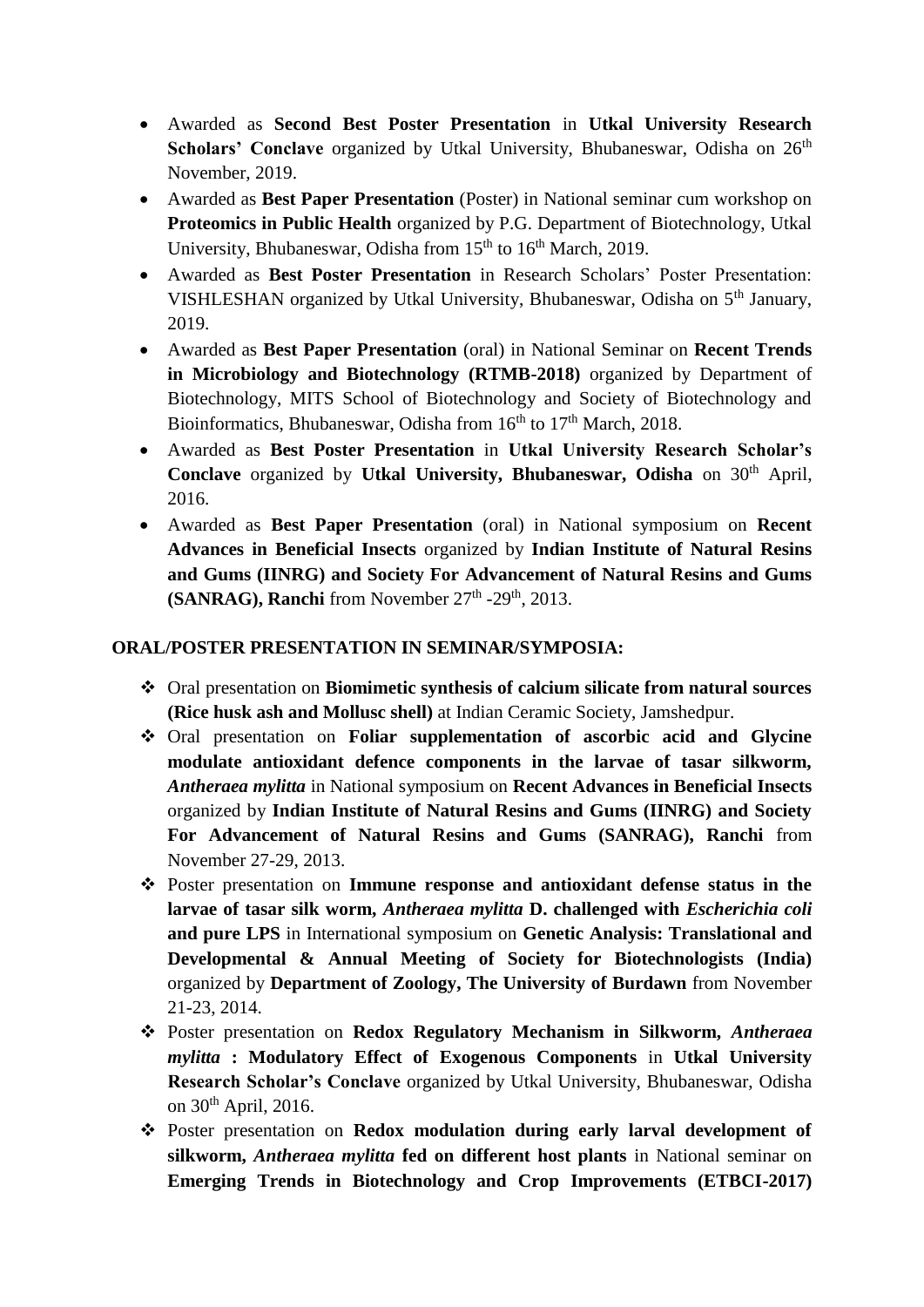organized by Rama Devi Women's University, Bhubaneswar, Odisha from 21<sup>st</sup> to 22nd November, 2017.

- Oral presentation on **Oxidative stress in tasar silkworm,** *Antheraea mylittaI***: beneficial role of antioxidants for the improvement of larval health and silk production** in National Seminar on **Recent Trends in Microbiology and Biotechnology (RTMB-2018)** organized by Department of Biotechnology, MITS School of Biotechnology and Society of Biotechnology and Bioinformatics, Bhubaneswar, Odisha from  $16<sup>th</sup>$  to  $17<sup>th</sup>$  March, 2018.
- Oral presentation on **Conservation of tasar silkworm Antheraea mylitta for sustained production of tasar silk: Exogenous antioxidant supplementation a promising approach** in National Conference on **Biodiversity Conservation for sustainable development and Environment Management (BCSDEM-2018)**  organized by Department of Life Science and Department of Chemistry, School of Applied Sciences, Centurian University of Technology and Management, Bhubaneswar, Odisha from 1<sup>st</sup> to 2<sup>nd</sup> April, 2018.
- Poster presentation on **Loss of catalase activity in the hemolymph of** *Antheraea mylitta***: A chance or Choice** in Research Scholars' Poster Presentation: VISHLESHAN organized by Utkal University, Bhubaneswar, Odisha on 5th January, 2019.
- Oral presentation on **Effect of foliar supplementation of ascorbic acid and glycine for the improvement of silk production from tasar silkworm** *Antheraea mylita* in National workshop on Emerging Trends in Life Sciences for Sustainable Development organized by Department of Life Sciences, Rama Devi Women's University, Bhubaneswar, Odisha from  $8<sup>th</sup>$  to  $9<sup>th</sup>$  February, 2019.
- Poster Presentation on **Implications of the 75 KDa protein in the hemolymph of silkworm** *Antheraea mylitta* **in the apparent absence of catalase activity** in National seminar cum workshop on **Proteomics in Public Health** organized by P.G. Department of Biotechnology, Utkal University, Bhubaneswar, Odisha from 15<sup>th</sup> to 16th March, 2019.
- Oral Presentation on **Transferrin, a 75.7 kDa glycoprotein, identified from the hemolymph of silkworm,** *Antheraea mylitta***, plays a pivotal role in antioxidant protection in the apparent absence of catalase and glutathione peroxidase activities** 17<sup>th</sup> Annual Meeting of the Society for Free Radical Research India (SFRR-INDIA-2020) & International Conference on **"Role and Management of Oxidative Stress in Human Disease"** organized by Society For Free Radical Research-India & Bhabha Atomic Research Centre, Mumbai from February 12-15, 2020.
- Oral Presentation on **DNA Methylation and Transferrin: The missing link to understand the apparent absence of catalase in tasar silkworm,** *Antheraea mylitta*. 2<sup>nd</sup> International Conference on **Environmental**, **Agricultural**, **Chemical and Biological Sciences (ICEACBS 2021)** in support of United Nations SDGs and organized by Voice of Indian Concern for the Environment (VOICE) from January 24-26, 2021.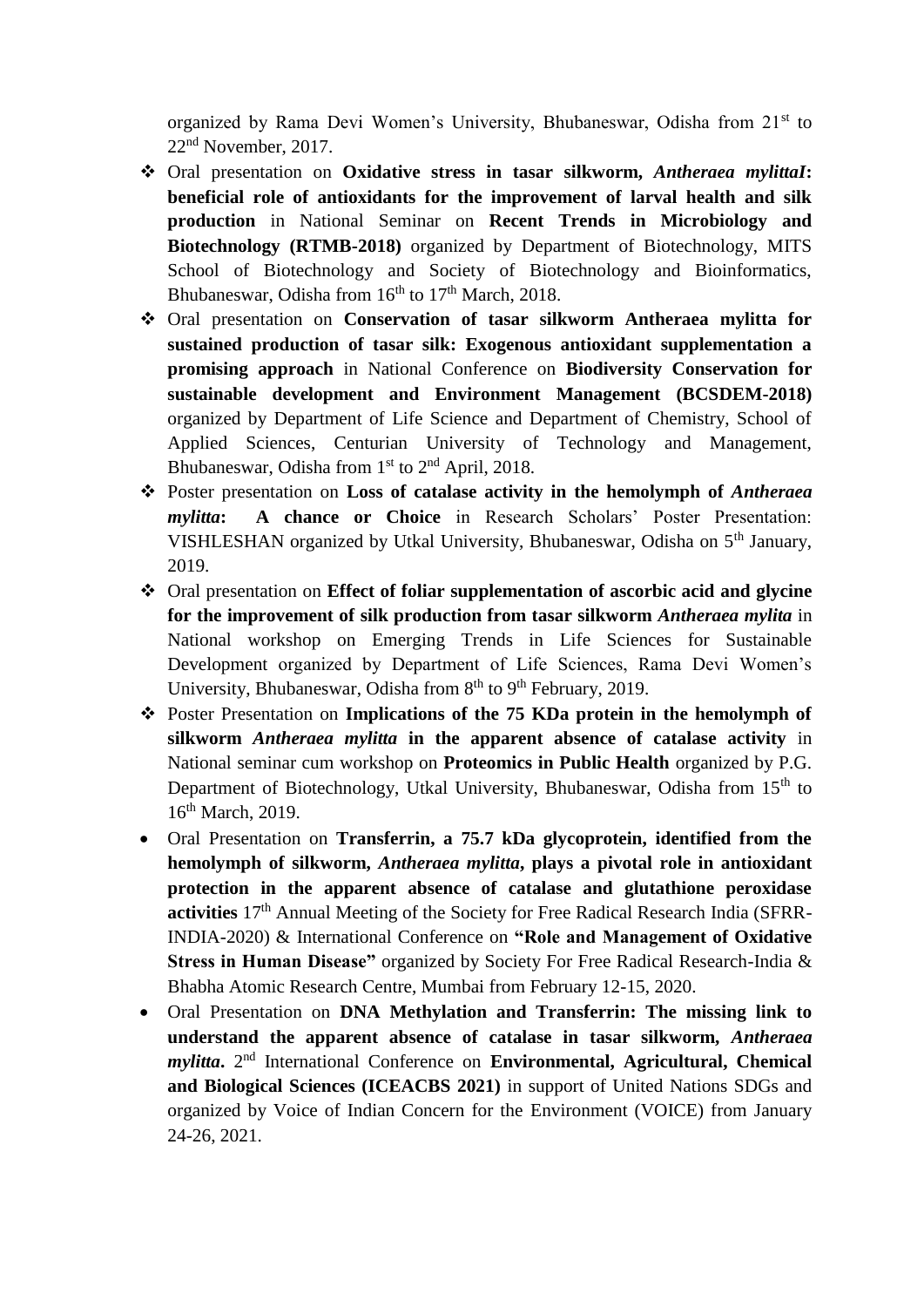## **ABSTRACTS PUBLISHED IN PROCEEDINGS:**

- **A. Dutta**, S. Sahu, J. Dandapat and N. Mohanty (2013). "Foliar supplementation of ascorbic acid and Glycine modulate antioxidant defence components in the larvae of tasar silkworm, *Antheraea mylitta*." National Symposium on recent advances in beneficial insects. November  $27<sup>th</sup> - 29<sup>th</sup>$ , 2013. Organized by Indian Institute of Natural Resins and Gums (IINRG) and Society For Advancement of Natural Resins and Gums (SANRAG), Ranchi.
- S. Sahu, **A. Dutta**, J. Dandapat, N. Mohanty (2014). "Effect of micronutrients on growth response and antioxidant defense system of silkworm *Antheraea mylitta."*  National Conference on Current trends in Life sciences research and challenges ahead. February  $28<sup>th</sup>$  – March 02<sup>nd</sup>, 2014. Organized by School of Life sciences, Sambalpur University, Sambalpur.
- S. Sahu, **A. Dutta**, J. Dandapat, N. Mohanty (2014). " Selenium modulates antioxidant defense response in the mid gut tissues of Vth instar larvae of *Antheraea mylitta.*" National seminar on Current trends of animal science research in India. March  $21^{st}$  –  $22^{nd}$ , 2014. Organized by Department of Zoology, North Orissa University.
- A. Sahoo, S. Sahu, **A. Dutta**, J. Dandapat, L. Samanta (2014) "Tissue and sex specific redox status and antioxidant defenses during pupal diapause of *Antheraea mylitta*." National symposium on Emerging trends in Biotechnology: Present scenario and future dimensions. March 29<sup>th</sup>-30<sup>th</sup>,2014. Organized by P.G. Department of Biotechnology, Utkal University, Bhubaneswar, Odisha.
- **A. Dutta**, S. Sahu, I. Das, A. Datey, J. Dandapat (2014)"Immune response and antioxidant defense status in the larvae of tasar silk worm, *Antheraea mylitta* D. challenged with *Escherichia coli*". International Symposium on Genetic Analysis: Translational and Developmental & Annual Meeting of Society for Biotechnologists (India). November 21<sup>st</sup>-23<sup>rd</sup>,2014. Organized by Department of Zoology, The University of Burdawn.
- **A. Dutta,** H. Sai, Nimisha, J. Dandapat (2017) "Redox modulation during early larval development of silkworm, *Antheraea mylitta* fed on different host plants. National seminar on Emerging Trends in Biotechnology and Crop Improvements (ETBCI-2017)". November 21<sup>st</sup>-22<sup>rd</sup>,2017. Organized by Rama Devi Women's University, Bhubaneswar, Odisha
- **A. Dutta**, J. Dandapat (2018) "Oxidative stress in tasar silkworm, *Antheraea mylittaI*: beneficial role of antioxidants for the improvement of larval health and silk production. National Seminar on Recent Trends in Microbiology and Biotechnology (RTMB-2018)  $16^{th}$  to  $17^{th}$  March, 2018 organized by Department of Biotechnology, MITS School of Biotechnology and Society of Biotechnology and Bioinformatics, Bhubaneswar, Odisha.
- **A. Dutta**, J. Dandapat (2018) "Conservation of tasar silkworm Antheraea mylitta for sustained production of tasar silk: Exogenous antioxidant supplementation a promising approach". National Conference on Biodiversity Conservation for sustainable development and Environment Management (BCSDEM-2018) from 1<sup>st</sup> to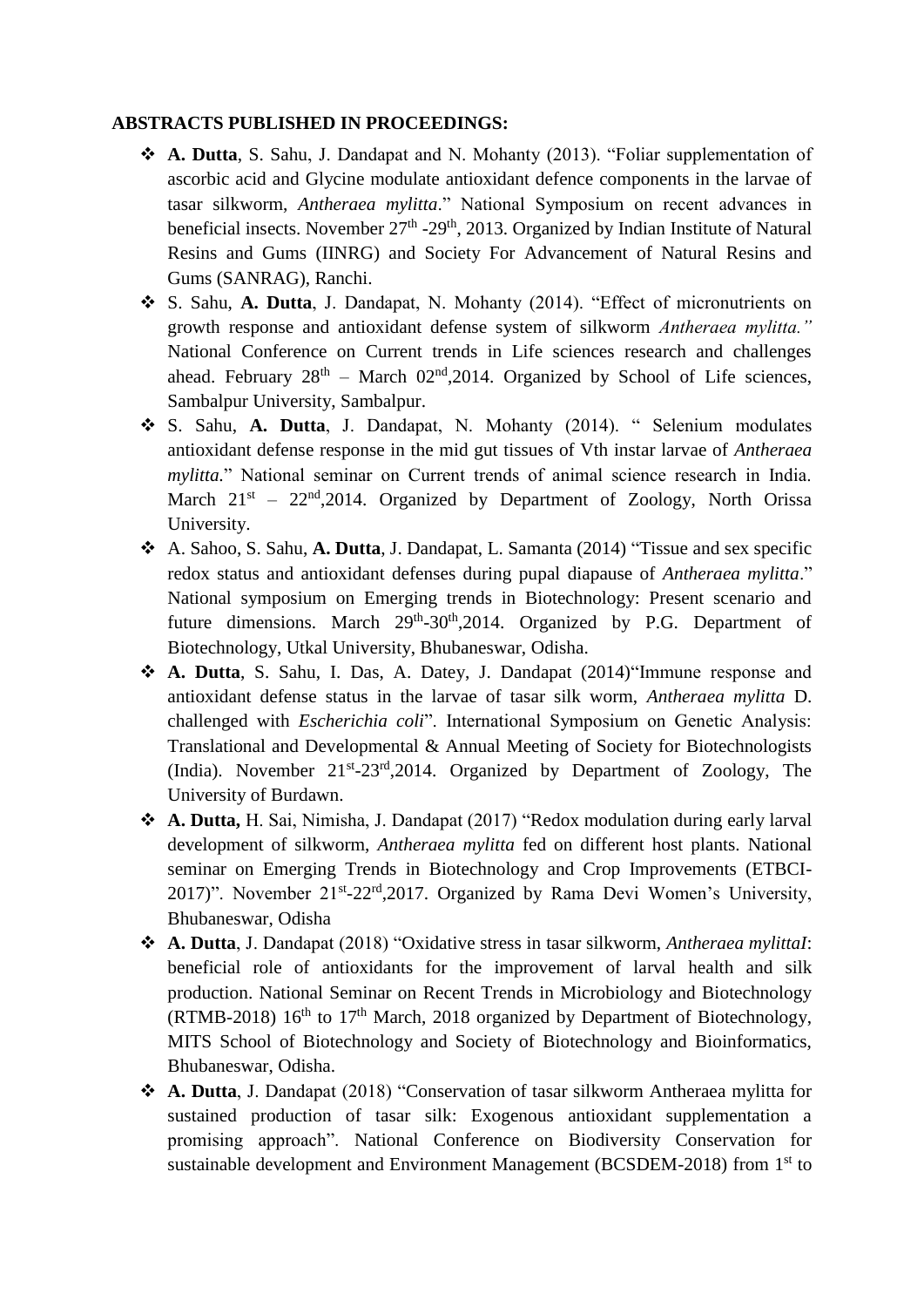2<sup>nd</sup> April, 2018.organized by Department of Life Science and Department of Chemistry, School of Applied Sciences, Centurian University of Technology and Management, Bhubaneswar, Odisha.

- **A. Dutta,** J. Dandapat (2019) Effect of foliar supplementation of ascorbic acid and glycine for the improvement of silk production from tasar silkworm *Antheraea mylita*. National workshop on Emerging Trends in Life Sciences for Sustainable Development. 8<sup>th</sup> to 9<sup>th</sup> February, 2019. Organized by Department of Life Sciences, Rama Devi Women's University, Bhubaneswar, Odisha.
- A. Sahu, **A. Dutta,** D.K. Ray, J. Pradhan and J. Dandapat (2019) Food plants associated phytoconstituents modulate tissue redox balance during larval development of silkworm, *Antheraea mylitta*. National workshop on Emerging Trends in Life Sciences for Sustainable Development.  $8<sup>th</sup>$  to  $9<sup>th</sup>$  February, 2019. Organized by Department of Life Sciences, Rama Devi Women's University, Bhubaneswar, Odisha.
- **A. Dutta,** J. Dandapat (2019) Implications of the 75 KDa protein in the hemolymph of silkworm *Antheraea mylitta* in the apparent absence of catalase activity. National seminar cum workshop on Proteomics in Public Health.  $15<sup>th</sup>$  to  $16<sup>th</sup>$  March, 2019. organized by P.G. Department of Biotechnology, Utkal University, Bhubaneswar, Odisha.
- **A. Dutta,** J. Dandapat (2020) Transferrin, a 75.7 kDa glycoprotein, identified from the hemolymph of silkworm, *Antheraea mylitta*, plays a pivotal role in antioxidant protection in the apparent absence of catalase and glutathione peroxidase activities.  $17<sup>th</sup>$  Annual Meeting of the Society for Free Radical Research India (SFRR-INDIA-2020) & International Conference on **"Role and Management of Oxidative Stress in Human Disease"** organized by Society For Free Radical Research-India & Bhabha Atomic Research Centre, Mumbai from February 12-15, 2020.

## **TRAINING / WORKSHOP UNDERTAKEN:**

- National Symposium and Workshop on **Advances in Proteomics at Institute of Life Sciences, Bhubaneswar, Odisha.**
- Workshop-cum-training programme on **Recent Development and Future Trends of Bioinformatics in Biomedical Research at Biomedical Informatics Centre, Regional Medical Research Centre, (ICMR), Bhubaneswar, Odisha.**
- 5 days Hands-on Workshop on **Molecular Biotechnology and Bioinformatics at International Center for Stem Cells, Cancer and Biotechnology (ICSCCB)**, Pune, India.
- Hands-on-training in **Advanced Microbiology and Molecular Biology** at **Biotechnotrick Laboratory**, Bhubaneswar (Odisha)**.**
- Training in **Food Microbiology** at **Madallion Institute of Biosciences**, Bhubaneswar (Odisha).